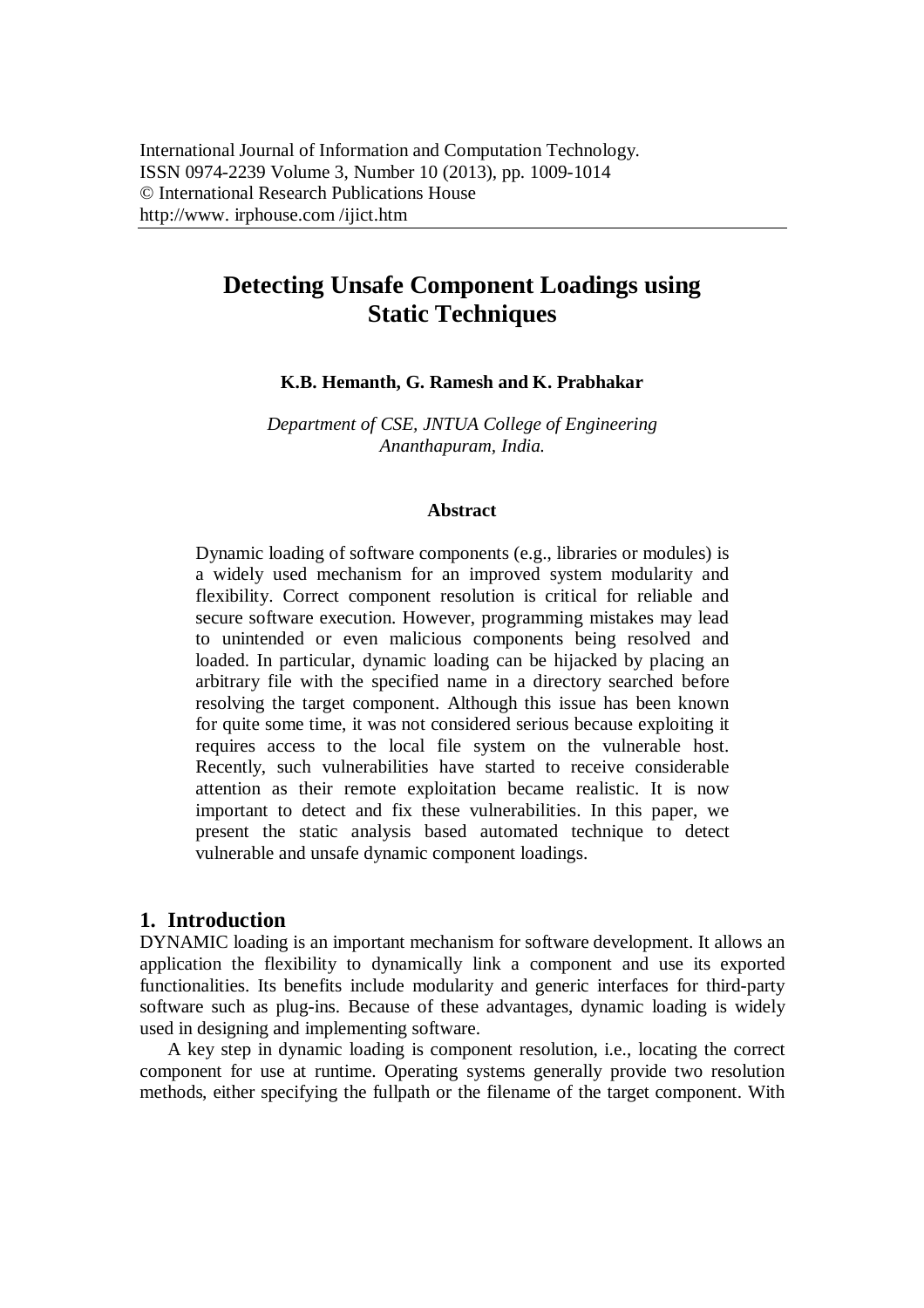fullpath, operating systems simply locate the target from the given full path. With filename, operating systems resolve the target by searching a sequence of directories, determined by the runtime directory search order, to find the first occurrence of the component.

Although flexible, this common component resolution strategy has an inherent security problem. Since only a file name is given, unintended or even malicious files with the same file name can be resolved instead. Thus far this issue has not been adequately addressed. In particular, we show that unsafe component loading represents a common class of security vulnerabilities on the Windows and Linux platforms (cf., Section 5). Operating systems may provide mechanisms to protect system resources. For example, Microsoft Windows supports Windows Resource Protection (WRP) [1] to prevent system files from being replaced. However, these do not prevent loading of a malicious component located in a directory searched before the directory where the intended component resides.

The problem of an unsafe dynamic loading had been known for a while, but it had not been considered a serious threat because its exploitation requires local file system access on the victim host. The problem has started to receive more attention due to recently discovered remote code execution attacks [2], [3], [4], [5], [6], [7], [8], [9]. Here is an example attack scenario. Suppose that an attacker sends a victim an archive file containing a document for a vulnerable program (e.g., a Word document) and a malicious DLL. In this case, if the victim opens the document after extracting the archive file, the vulnerable program will load the malicious DLL, which leads to remote code execution.

With current breakthrough with availability of open source code directories like source forge people download the sources and use them as dynamic components integrated with their code. But the trust of that code is not for sure and it may have severe vulnerabilities. This motivates us for the current paper work.

In this paper work, we propose a static code analysis technique to detect a component is safe to load or unload. Library user who intends to use a dynamic component must provide the source code of the component and his source code which uses the dynamic component to the tool. This analyses the use and point if any suspicious vulnerability is present. Also we will check for security violation in the dynamic component code using the CVC rules.

#### **2. Related Work**

Software components often utilize functionalities exported by other components such as shared libraries at runtime. This operation is generally composed of three phases: resolution, loading, and usage. Specifically, an application resolves the needed target components, loads them, and utilizes the desired functions provided by them. Component interoperation can be achieved through dynamic loading provided by operating systems or runtime environments.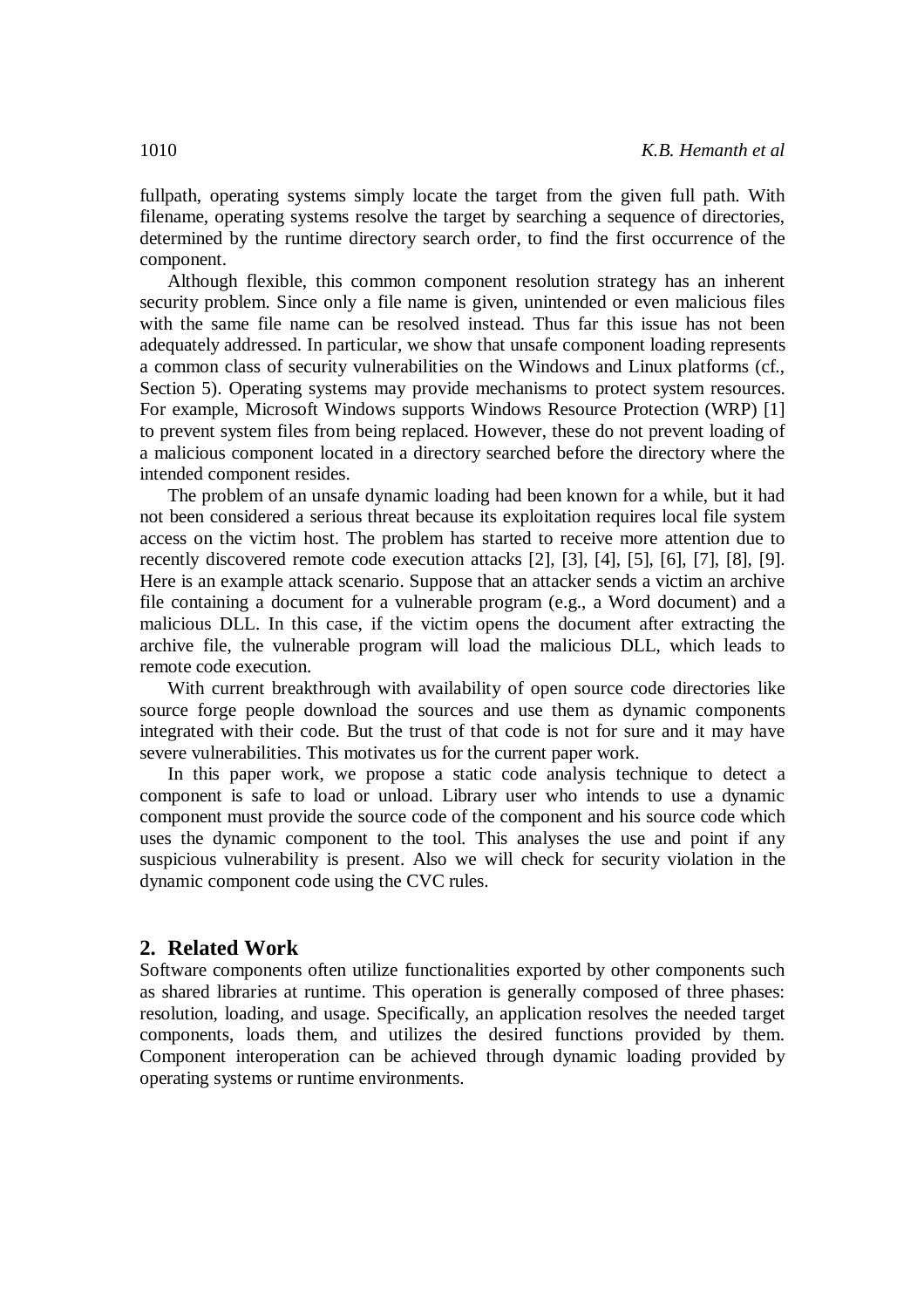For example, the LoadLibrary and dlopen system calls are used for dynamic loading on Microsoft Windows and Unix-like operating systems, respectively. Dynamic loading is generally done in two steps: component resolution and chained component loading.

In order to resolve a target component, it is necessary to specify it correctly. To this end, operating systems provide two types of target component specifications: fullpath and filename. For fullpath specification, operating systems resolve a target component based on the provided fullpath. For example, a fullpath specification /lib/libc-2.7.so for the libc library in Linux determines the target component using the specified full path. For filename specification, operating systems obtain the full path of the target component from the provided file name and a dynamically determined sequence of search directories. In particular, an operating system iterates through the directories until it finds a file with the specified file name, which is the resolved component. For example, suppose that a target component is specified as midimap.dll and the directory search order is given as C:\Program Files\iTunes;C:\Windows\System32;. . . ;\$PATH on Microsoft Windows. If the first directory containing a file with the name midimap.dll is C:\Windows\System32, the resolved full path is determined by this directory.

In dynamic loading, the full path of the target component is determined by its specification through the resolution process, and the component is incorporated into the host software if it is not already loaded. During the process of incorporating the target component, the component's loadtime dependent components are also loaded. Fig. 1 illustrates the general procedure of dynamic loading. Suppose component B is loaded by component A. B's dependent components (e.g., component C) are also loaded. We can usually obtain information on B's dependent components from B's file description. This process of chained component loading is repeated until all dependent components have been loaded.



**Fig. 1**: Dynamic component loading procedure.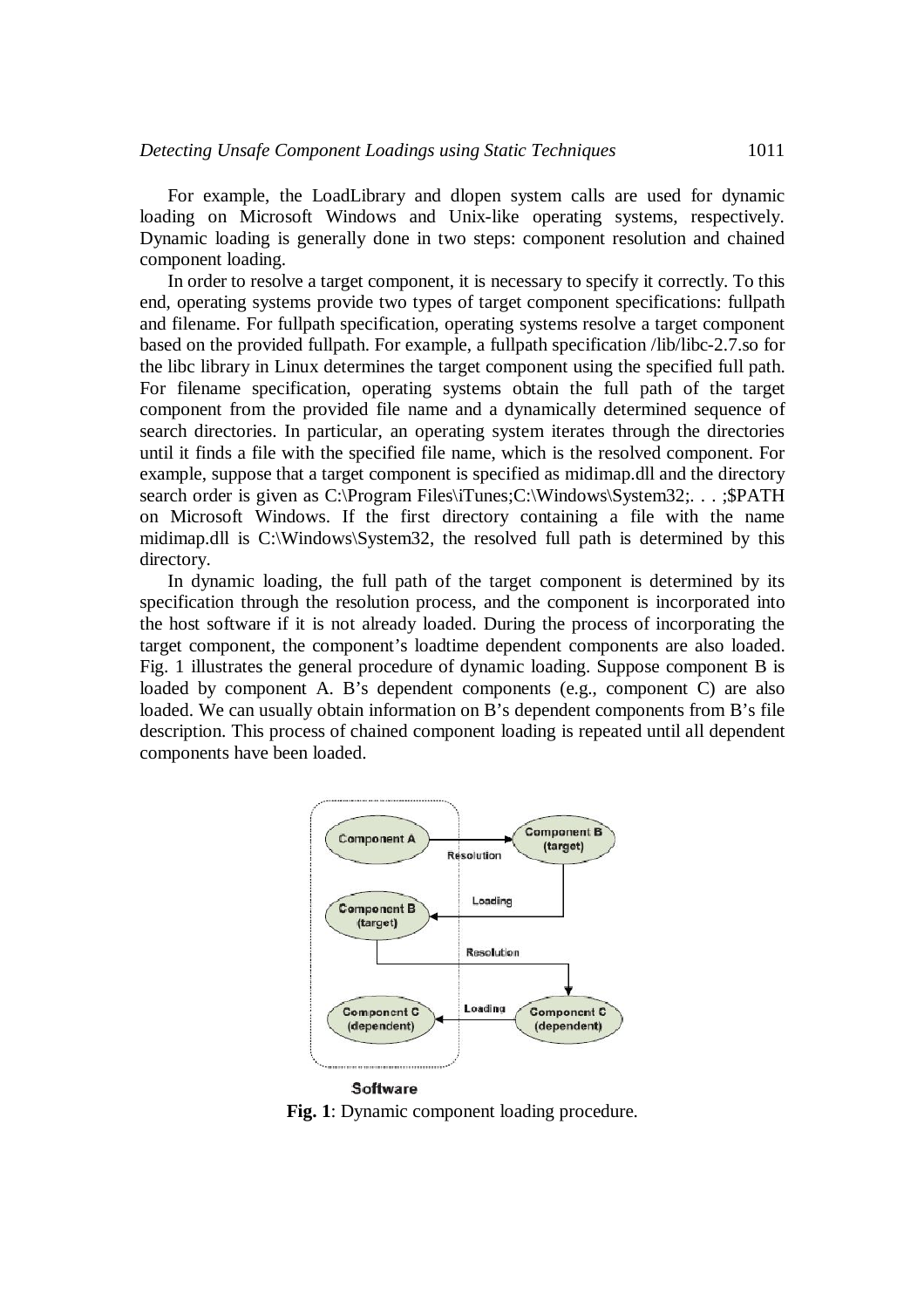# **3. Overview of Proposed Solution**

In this section we present the overview of the solution. The proposed software tool will analyze the source code and find the functionalities expected from the dynamic component. This process is called as contract construction. It will check the dynamic component code for full compliance with the contract and contract violations. This process is called as contract violation check. It also check if there is any security vulnerability in the usage of dynamic component. We use the CVC security violation rules to check for any security violation in the code. This process is called security violation check.

# **4. Details of Proposed Security Mechanism**

#### **4.1 Contract Construction**

Contract is nothing but the agreement between user of dynamic component and the dynamic component. Contract is in terms of classes and function. All the classes and functions required by the Contract must be implemented in the dynamic component.

Contract construction is fully automated process. When the source code of our application is provided, it will check for the dynamic component usage in the code and extract the functions and classes usage from the dynamic component and builds the contract. Contract construction is very much language specific and in this paper we will do contract construction for java code. JSR 291 specification for dynamic component will be used for constructing the parser for the java code.

#### **4.2 Contract violation Checking**

Based on the contract extracted from the user code, the dynamic component code is parsed and checked for violation. The violation is detected if the matching class or matching function on the class is not found in the dynamic component.

#### **4.3 Security Vulnerability Detection**

CWE™ International in scope and free for public use, CWE provides a unified, measurable set of software weaknesses that is enabling more effective discussion, description, selection, and use of software security tools and services that can find these weaknesses in source code and operational systems as well as better understanding and management of software weaknesses related to architecture and design.

To assist in enhancing security throughout the software development lifecycle, and to support the needs of developers, testers and educators, the Common Attack Pattern Enumeration and Classification (CAPEC) is another of these efforts sponsored by DHS CS&C as part of the Software Assurance strategic initiative. The objective of this effort is to provide a publicly available catalog of attack patterns along with a comprehensive schema and classification taxonomy. Linked with CWE, this CAPEC site contains the initial set of content and will continue to evolve with public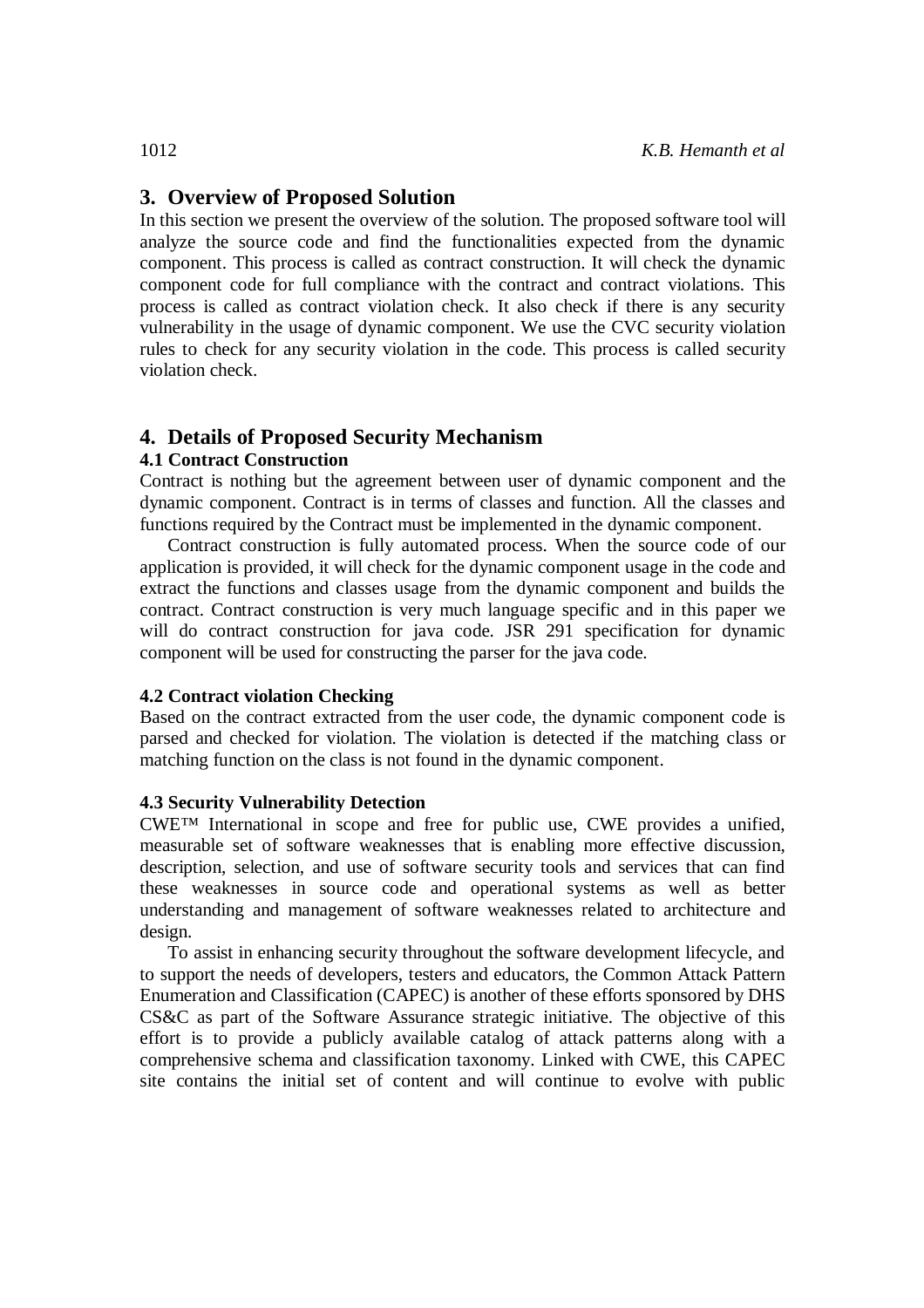participation and contributions to form a standard mechanism for identifying, collecting, refining, and sharing attack patterns among the software community.

We use the following Security violation checking on the code

| <b>CWE ID</b>  | <b>Description</b>                           |
|----------------|----------------------------------------------|
| CVE-2002-0466  | Server allows remote attackers to browse     |
|                | arbitrary directories via a full pathname in |
|                | the arguments to certain dynamic pages       |
| CVE-2002-1483  | Remote attackers can read arbitrary files    |
| <b>CWE-400</b> | Resource exhaust                             |
| CVE-2001-0255  | Suspicious read write                        |
| CVE-1999-0674  | System call usage                            |

### **5. Results**

We implemented proposed solution in JAVA. We tested out solution for using the 5 libraries on image processing downloaded from source-forge and all these used as dynamic component in imagej application and we measured the number of contract violations. We also found the number of security violations. We found our solution is able to find out more than 75% of compliance faults and security vulnerabilities.



**Fig. 2**: Number of Faults occurred.